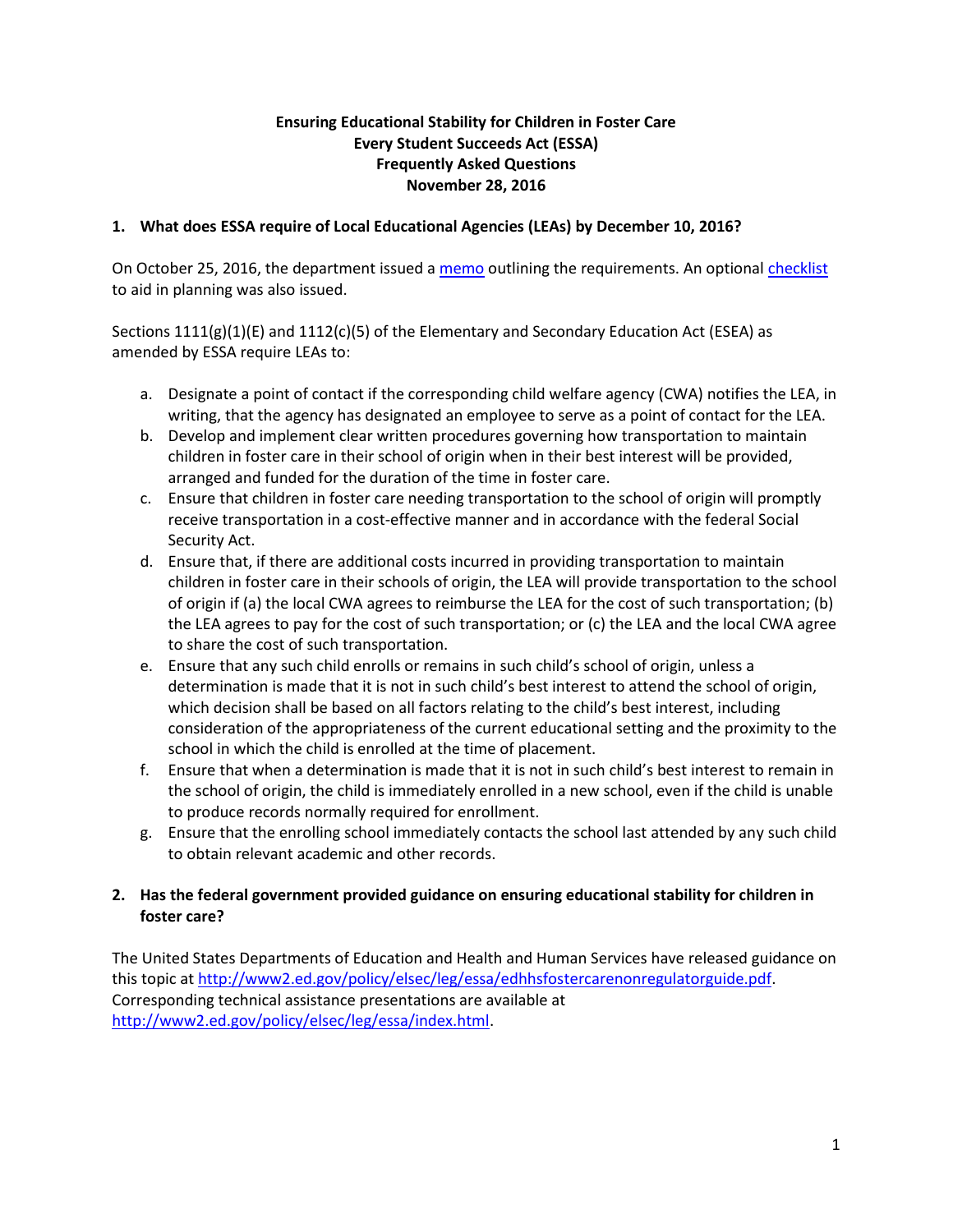# **3. When the requirement goes into effect December 10, 2016, does it apply only to children going into foster care on or after December 10 or does it apply to children already in foster care?**

These provisions require the LEA to ensure that, by December 10, 2016, all children in foster care enroll or remain in their school of origin unless a determination is made that it is not in their best interest to do so, and that such children needing transportation to the school of origin will promptly receive the necessary transportation. This includes children who were placed in foster care prior to that date; however, if a best interest determination has been made prior to this date, it is not required that a new or different determination be made.

# **4. How should CWAs and LEAs determine if the student's school of origin is in their best interest?**

CWAs and LEAs should collaborate to make best interest determinations, and the student must remain or be enrolled in the student's school of origin, unless a determination is made that it is not in the student's best interest to do so.

The Florida Department of Children and Families (DCF) has drafted and shared with community-based care leaders a "School Stability Checklist for Children in Out-of-Home Care" that would help to document the best interest factors to consider during placement decision-making. These are:

- a. The child's desire to remain in the school of origin.
- b. The preference of the child's parents or legal guardian.
- c. Whether the child has a sibling(s), close friends, and/or a mentor at the school of origin.
- d. The child's cultural and community connections in the school of origin.
- e. The ability to implement a 504 Plan, individual educational plan (IEP), or other special education services, if applicable.
- f. The impact a change would have on academic credits and progress toward promotion.
- g. The availability of extracurricular activities important to the child.
- h. The child's medical and behavioral health needs.
- i. The child's permanency goal and timeframe for achieving permanency.
- j. The child's history of school transfers and how they have impacted the child.
- k. The length of the commute and how it would impact the child.

The federal guidance states that the cost of transportation should not be a factor when making a best interest determination.

# **5. ESSA says that the LEA must "ensure children in foster care needing transportation to the school of origin will promptly receive transportation in a cost-effective manner…." In many instances it takes 24-48 hours for an LEA to arrange transportation. Is this considered promptly?**

ESSA does not define "promptly" or provide a minimum timeframe. According to the plain meaning of the term "promptly," the LEA must arrange for the required transportation quickly and without delay.

### **6. Who is the Florida Department of Education (FDOE) point of contact?**

The FDOE contact for school districts is Iris Williams, School Social Work Consultant in the Bureau of Exceptional Education and Student Services. Her email address is [Iris.Williams@fldoe.org](mailto:Iris.Williams@fldoe.org) and her phone number is 850-245-7851.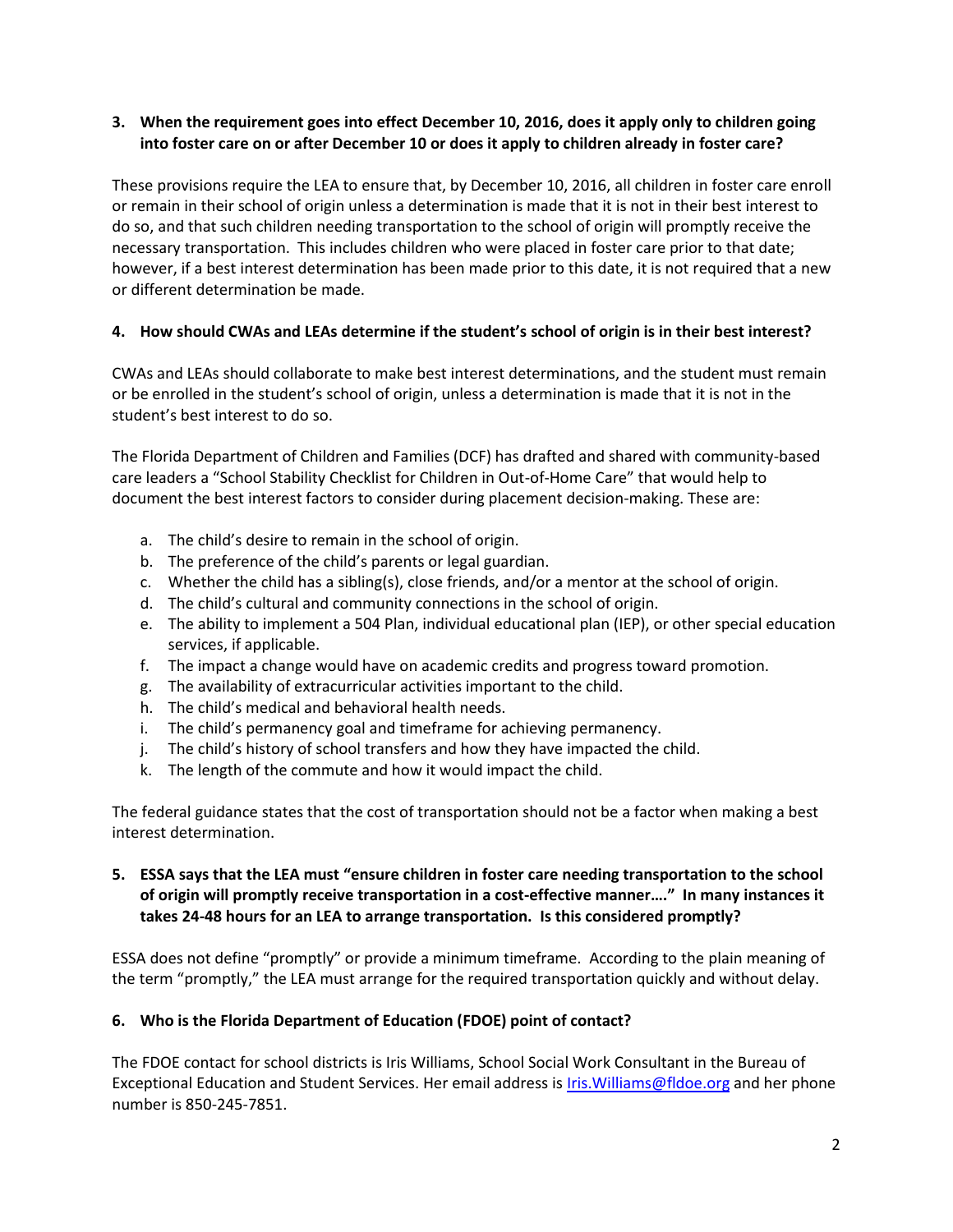## **7. Who is the DCF point of contact?**

The DCF contact for CWAs is Amy Hand, Out of Home Care Specialist in the Office of Child Welfare. Her email address i[s Amy.Hand@myflfamilies.com](mailto:Amy.Hand@myflfamilies.com) and her phone number is 850-717-4491.

### **8. Who are the LEA and local CWA contacts?**

The current list is posted at [http://sss.usf.edu/contact/contact\\_lists/Foster\\_care\\_CBC.pdf.](http://sss.usf.edu/contact/contact_lists/Foster_care_CBC.pdf) Updates continue to be made.

### **9. Must the LEA point of contact be the LEA Title I, Part A point of contact?**

No, but they should be on the planning team with the foster care point of contact in order to make the appropriate assurances in the Title I, Part A application.

### **10. What are the responsibilities of the LEA point of contact?**

The LEA point of contact should work with the local CWA point of contact to make best interest determinations. The LEA point of contact may also provide transition services from one school to another when it is determined that remaining in the school of origin is not in the best interest of the student. These services may include providing documentation of the best interest determination to the receiving school, facilitating transfer of records, collaborating with district Title I office on the implementation of Title I provisions, and performing other duties that may assist in the educational stability of the child in foster care as outlined in district policies.

### **11. How will the LEA assurances be made to FDOE?**

The LEA will submit an amendment to its 2016-17 Title I, Part A application certifying that it complies with all assurances in Section 1112(c)(5) of ESEA. This amendment will also include a description of the written procedures the LEA has in place for how transportation will be provided, arranged, and funded for a child's duration of time in foster care. Additionally, the amendment should reflect any budget changes if the LEA intends to use Title I, Part A funds during the 2016-17 school year to transport foster care children to their school of origin. FDOE prepared an amendment template to assist with meeting this requirement. Notification along with the template was provided to district federal program administrators on **November 21, 2016**.

**12. When will the LEAs submit to FDOE the assurances to the new foster care requirements? If it is not in an LEA's approved Title I, Part A application to use Title I funds to transport foster children to their school of origin, is it the expectation that the LEA amend at the same time the assurances are submitted? To reduce the number of amendments submitted this time of the year, may an LEA who wants to use roll-forward funds for transportation, submit the amendment for transportation costs at the same time as their roll-forward amendment?**

The LEA will need to submit to FDOE the assurances to the new foster care requirements (via amendment) on or before December 10, 2016. The LEA may amend its application at the same time if the LEA intends to use Title I funds to transport foster care children to their school of origin. Rollforward usually occurs in January each year, so the LEA would not be able to submit a roll-forward amendment at the same time that it submits its assurances and description of written procedures for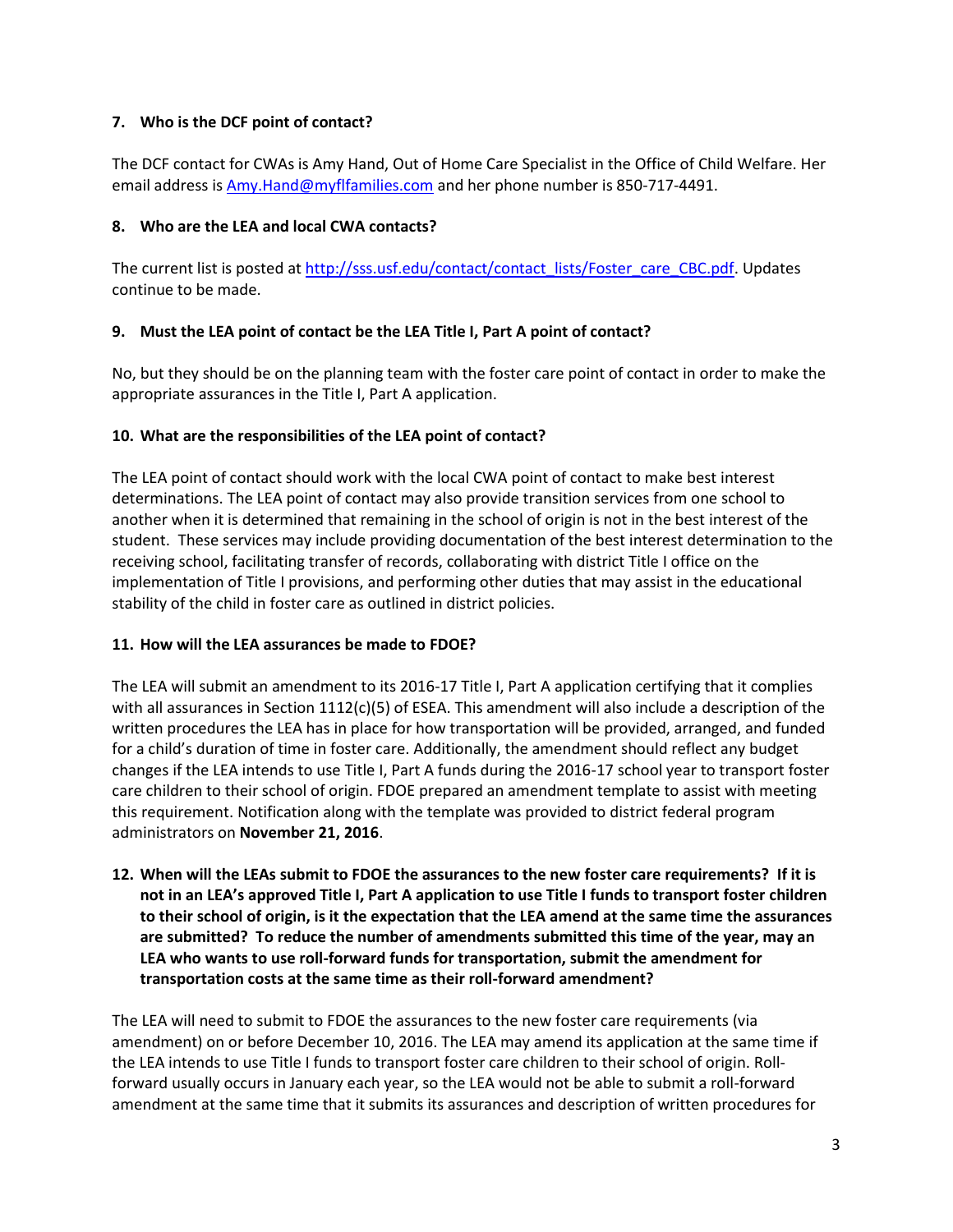transporting children in foster care. However, the LEA may amend its Title I, Part A application at any time during the project period if the LEA intends to use Title I, Part A funds to cover any costs associated with transporting children in foster care.

# **13. Do the new Title I, Part A provisions regarding the education of children and youth in the foster care system also apply to children who are homeless?**

No. Changes to the McKinney-Vento Act (Title IX, Part A of ESSA) were developed separately from the new foster care provisions of Title I, Part A. However, Congress clearly modeled the new foster care provisions on the structures and features of the McKinney-Vento Act. The two titles are very similar and many implementation strategies will be the same or similar. LEAs should review both titles to assure proper and effective implementation of each. The monitoring of each title will include the differences as well as the similarities.

# **14. How should LEAs implement the transportation provisions?**

Proof of residence and documentation that the student is eligible for foster care transportation services should be established. Students whose foster home is in the attendance zone for the school of origin will ordinarily not create excess cost, since the student will be able to ride on an existing route without creating additional costs. For students whose foster home is outside the attendance zone for the school of origin, there are several ways in which implementation could be accomplished, for example:

### Option 1:

If the student who is transported to the school of origin lives beyond the school of origin's attendance zone, yet adjacent, then add the student to a current school bus route that serves their school of origin. Determine the extra time needed per day for the driver to be able to serve at the beginning of the bus route in the morning and the end of the bus route in the afternoon. Contract with the bus driver for the extra time necessary to serve the student. The excess cost includes any mileage associated with the bus route, along with the driver pay.

If the student requesting school of origin, according to ESSA, lives beyond the school of origin's attendance zone, and one would need to cross several boundaries in order to attend, then there are a few options, as listed below.

### Option 2:

Offer to the foster parent or legal guardian reimbursement mileage for the transportation of the student(s) to and from school. For standard IRS mileage reimbursement rates, see [https://www.irs.gov/tax-professionals/standard-mileage-rates.](https://www.irs.gov/tax-professionals/standard-mileage-rates) The excess cost includes any mileage paid to the foster parent or legal guardian.

# Option 3:

Seek, within the faculty/staff of the school, an employee who lives in the vicinity of the student(s) in question and offer reimbursement mileage for them to transport the student(s) to and from school. For standard IRS mileage reimbursement rates, se[e https://www.irs.gov/tax-professionals/standard](https://www.irs.gov/tax-professionals/standard-mileage-rates)[mileage-rates.](https://www.irs.gov/tax-professionals/standard-mileage-rates) The excess cost includes any mileage paid to the employee, along with any additional salary or stipend paid to the employee. If the employee performs these duties without additional pay, no portion of the salary may be charged as excess cost.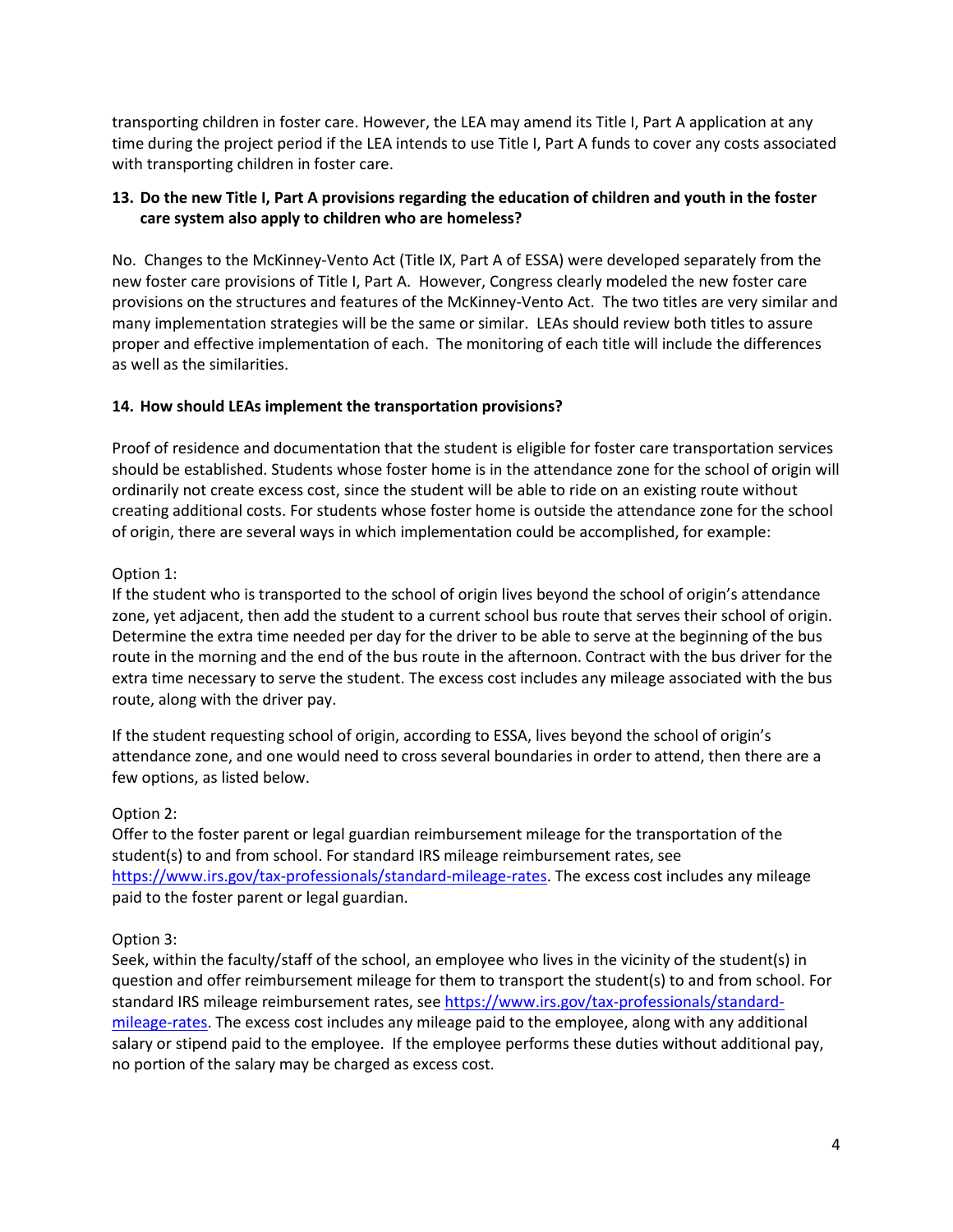### Option 4:

Seek an employee from within the school or central office staff and contract with them, at an hourly rate, to drive a district-owned vehicle in order to transport the student(s) from their residence to the school of origin. The excess cost includes mileage incurred by the district, along with salary attributable to the transportation. If attributing employee time to transportation as an excess cost, detailed time records must be kept documenting the time attributable to the transportation.

*Note: Section 1006.22, Florida Statutes (F.S.), authorizes the use of a motor vehicle other than a school bus, and Section 1006.24, F.S., provides insurance requirements for vehicles used to transport students.* 

## **15. Is it the LEA or CWA responsibility to provide transportation for children in foster care crossing state or district lines to get to school of origin?**

To the extent practicable, LEAs and CWAs should address inter-district and interstate enrollments through interlocal agreements. It is the responsibility of the State Educational Agency, LEAs, and state and local CWAs, working collaboratively, to ensure that children are enrolled or remain in their school of origin, unless a determination is made that it is not in their best interests to do so. Section 1112 of ESEA indicates that if there are additional costs incurred in providing transportation to maintain children in foster care in their schools of origin, the LEA will provide transportation if the CWA agrees to pay the costs, the LEA agrees to pay, or the LEA and CWA agree to share the costs. At this time, neither ESEA nor any rule or regulation specifies the LEA's obligation to provide transportation if there are excess costs and no agreement on the payment of such costs. In that event, all agencies involved are encouraged to find a solution that meets the needs of the child.

## **16. Does the CWA have allowable funding for transportation?**

Title IV-E federal funds are available to assist with additional transportation costs for children who are eligible for Title IV-E foster care maintenance payments, if the CWA agrees to utilize these funds for this purpose. Please see Item 30 of the federal guidance.

# **17. How should LEAs cover the additional cost of transportation?**

Districts may use either CWA funds, district funds, or federal funds to cover the necessary transportation costs.

### **18. Is there a uniform rate for calculating the "excess cost" for transportation?**

Yes. For "white fleet" or personal vehicles, you may use the standard IRS mileage reimbursement rates a[t https://www.irs.gov/tax-professionals/standard-mileage-rates.](https://www.irs.gov/tax-professionals/standard-mileage-rates) For a school bus, contact the LEA Transportation Director for the mileage rate. Please see Item 27 of the federal guidance.

### **19. Is there a reasonable method for determining the reimbursement rate for transportation?**

Yes, by using established mileage rates along with any costs associated with employee salary/pay.

### **20. Is there a federal reimbursement rate for the buses?**

No. This is a local district decision.